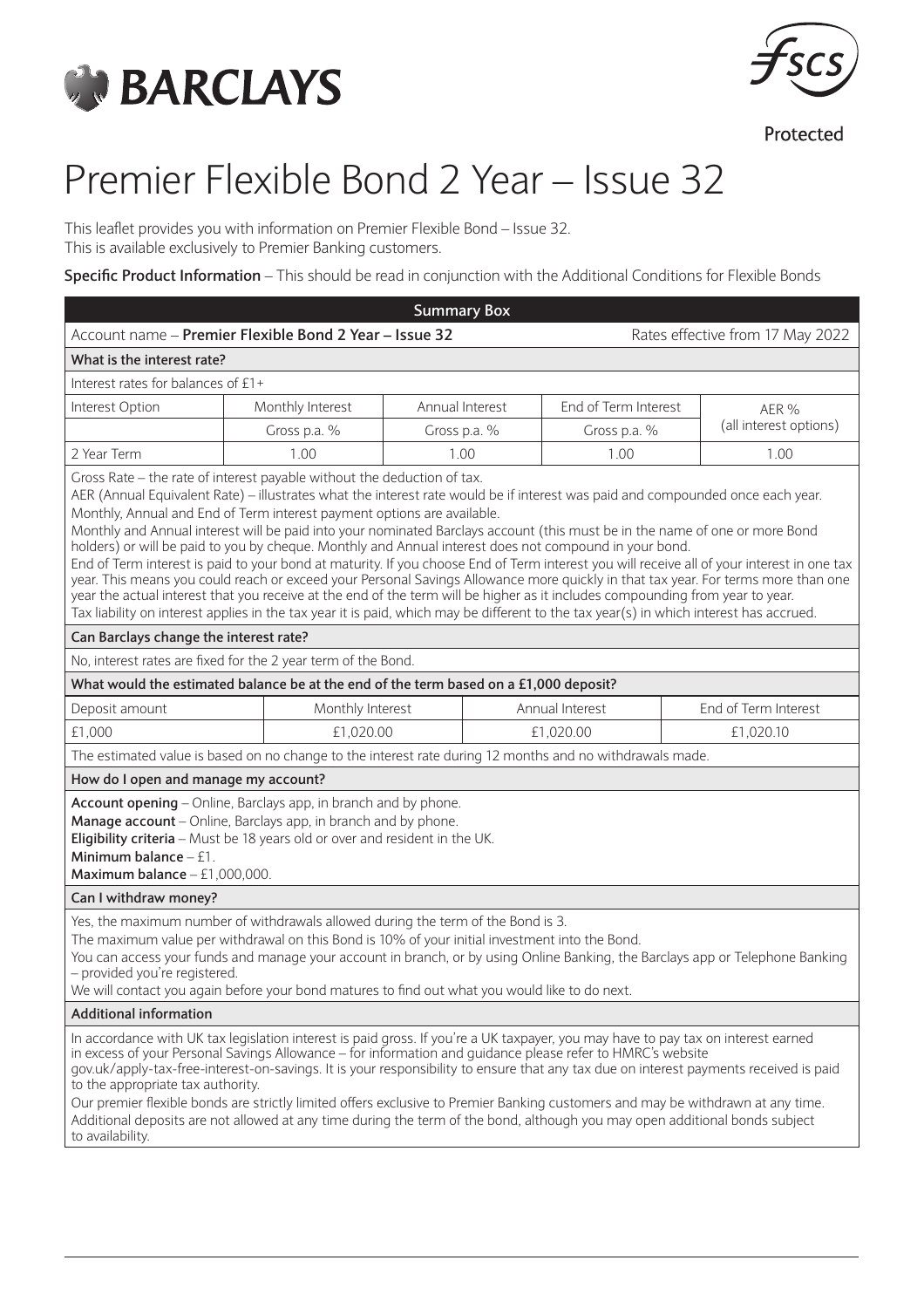#### **How we pay you interest on your accounts**

All banks and building societies including Barclays, are no longer required to deduct tax from the interest you earn on your account. If you're a UK taxpayer, you will have a tax-free Personal Savings Allowance (PSA) of £1,000/£500/zero, depending upon your tax status i.e. basic rate/higher rate/additional rate respectively. Any interest you earn above your PSA will be subject to tax and it will be your responsibility to ensure any tax due is paid to HM Revenue & Customs. Please note your PSA applies to the total interest you earn from all banks/building societies, not just interest from Barclays, with the exception of ISAs, which continue to be free from UK tax for eligible customers. For information and guidance please refer to HMRC's website gov.uk/apply-tax-free-interest-on-savings

### **Your feedback**

We want to hear from you if you feel unhappy with the service you have received from us. Letting us know your concerns gives us the opportunity to put matters right for you and improve our service to all our customers.

You can complain in person at your branch, in writing, by email or by telephone. A leaflet detailing how we deal with complaints is available on request in any of our branches, from the Barclays Information Line on 0800 400 100\* or at barclays.co.uk. Alternatively you can write to Barclays, Leicester LE87 2BB.

If we do not resolve your complaint internally to your satisfaction, you may be able to refer it to the Financial Ombudsman Service at Exchange Tower, London E14 9SR (Tel: 0800 023 4567) or financial-ombudsman.org.uk. The Financial Ombudsman Service is an organisation set up by law to give consumers a free and independent service for resolving disputes with financial firms. Details of those who are eligible complainants can be obtained from the Financial Ombudsman Service.

### **EU General Data Protection Regulation**

Under the EU General Data Protection Regulation you have a right of access to certain personal records. If you wish to exercise this right, please visit barclays.co.uk/control-your-data

# **Cooling off**

If you are not happy with your choice of Bond, you have a 14 day period in which to contact us to cancel your Bond. This period begins on the date your Bond is opened or the date you receive your terms and conditions and other information about your Bond, whichever is the later. If you contact us within this period to cancel your Bond, we will return to you the Bond capital value together with accrued interest to the date of closure. If you wish to cancel your Bond, you can do this; in branch, by phone using Telephone Banking, in app by 'Direct Call' or 'Live chat', online using secure messages or by writing to Barclays Bank UK PLC, Leicester Servicing Centre, Leicester LE87 2BB. If you choose not to cancel your Bond your funds will remain invested for the whole term of the Bond.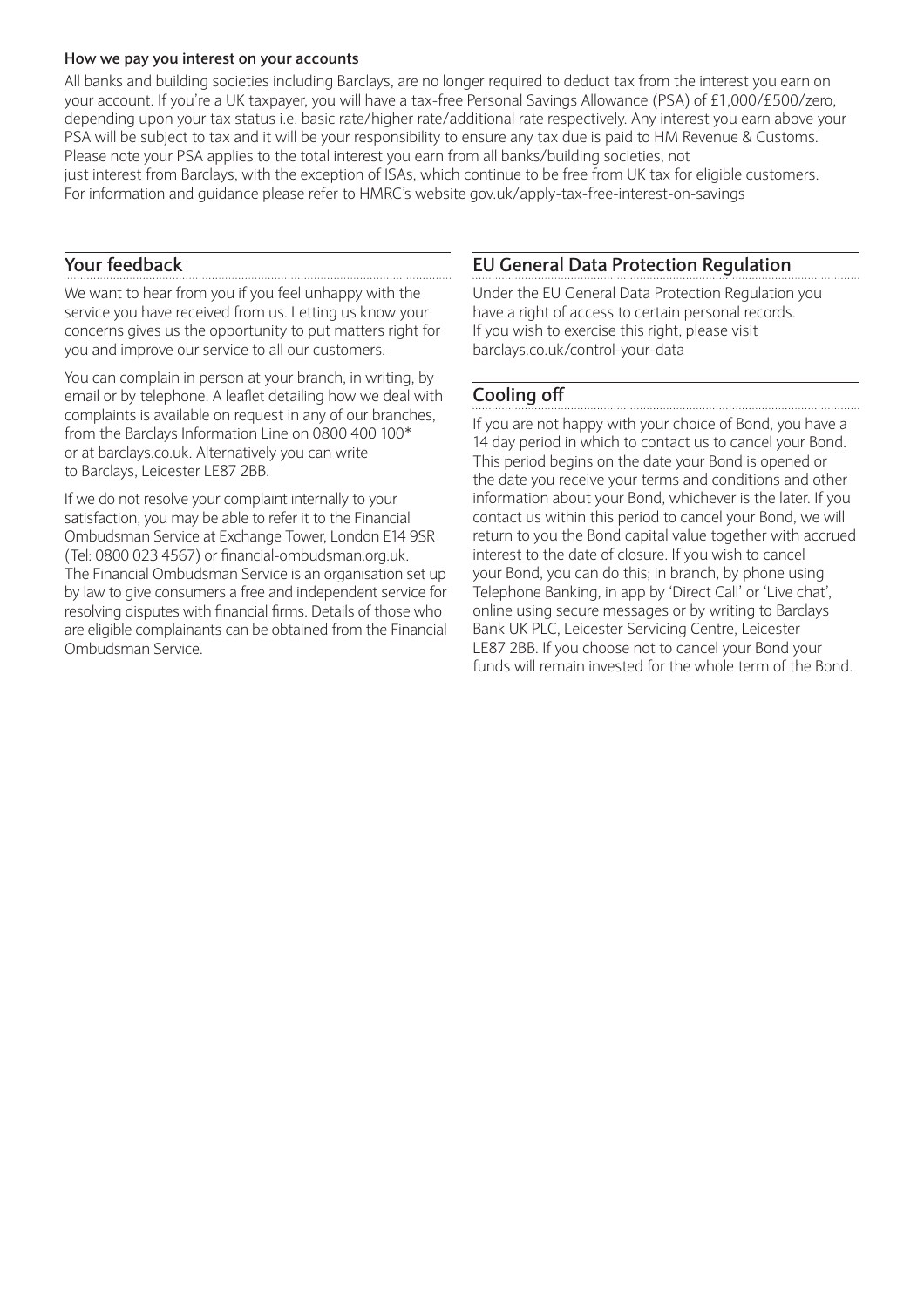### **Information on Financial Services Compensation Scheme**

Barclays is covered by the Financial Services Compensation Scheme (FSCS), the UK's statutory deposit guarantee scheme. The FSCS pays compensation to eligible depositors if a bank is unable to meet its financial obligations. Most depositors are covered by the scheme.

As one of our regulators, the Prudential Regulation Authority requires us to give you the FSCS Information Sheet and accompanying Exclusions List to help you understand whether and how your deposits are protected. You should read this enclosed document carefully and then keep it safe for future reference.

# Financial Services Compensation Scheme Information Sheet

| Basic information about the protection of your eligible deposits           |                                                                                                                           |  |  |  |
|----------------------------------------------------------------------------|---------------------------------------------------------------------------------------------------------------------------|--|--|--|
| Eligible deposits in Barclays Bank UK PLC are<br>protected by:             | the Financial Services Compensation Scheme ("FSCS") <sup>1</sup>                                                          |  |  |  |
| Limit of protection:                                                       | £85,000 per depositor per bank <sup>2</sup>                                                                               |  |  |  |
|                                                                            | The following trading names are part of Barclays:                                                                         |  |  |  |
|                                                                            | Barclays, Barclays Business Banking, Barclays Premier<br>Banking and Barclays Wealth Management                           |  |  |  |
| If you have more eligible deposits at the same bank:                       | All your eligible deposits at the same bank are<br>"aggregated" and the total is subject to the limit of<br>£85,000.      |  |  |  |
| If you have a joint account with other person(s):                          | The limit of £85,000 applies to each depositor<br>separately. <sup>3</sup>                                                |  |  |  |
| Reimbursement period in case of bank's failure:                            | 10 working days. <sup>4</sup>                                                                                             |  |  |  |
| Currency of reimbursement:                                                 | Pound sterling (GBP, £)                                                                                                   |  |  |  |
| To contact Barclays Bank UK PLC for enquiries relating<br>to your account: | Barclays Bank UK PLC<br>1 Churchill Place<br>Canary Wharf<br>London<br>E14 5HP                                            |  |  |  |
| To contact the FSCS for further information on<br>compensation:            | <b>Financial Services Compensation Scheme</b><br>10th Floor Beaufort House<br>15 St. Botolph Street<br>London<br>EC3A 7QU |  |  |  |
|                                                                            | Tel: 0800 678 1100 or 020 7741 4100                                                                                       |  |  |  |
|                                                                            | email: ICT@fscs.org.uk                                                                                                    |  |  |  |
| More information:                                                          | www.fscs.org.uk                                                                                                           |  |  |  |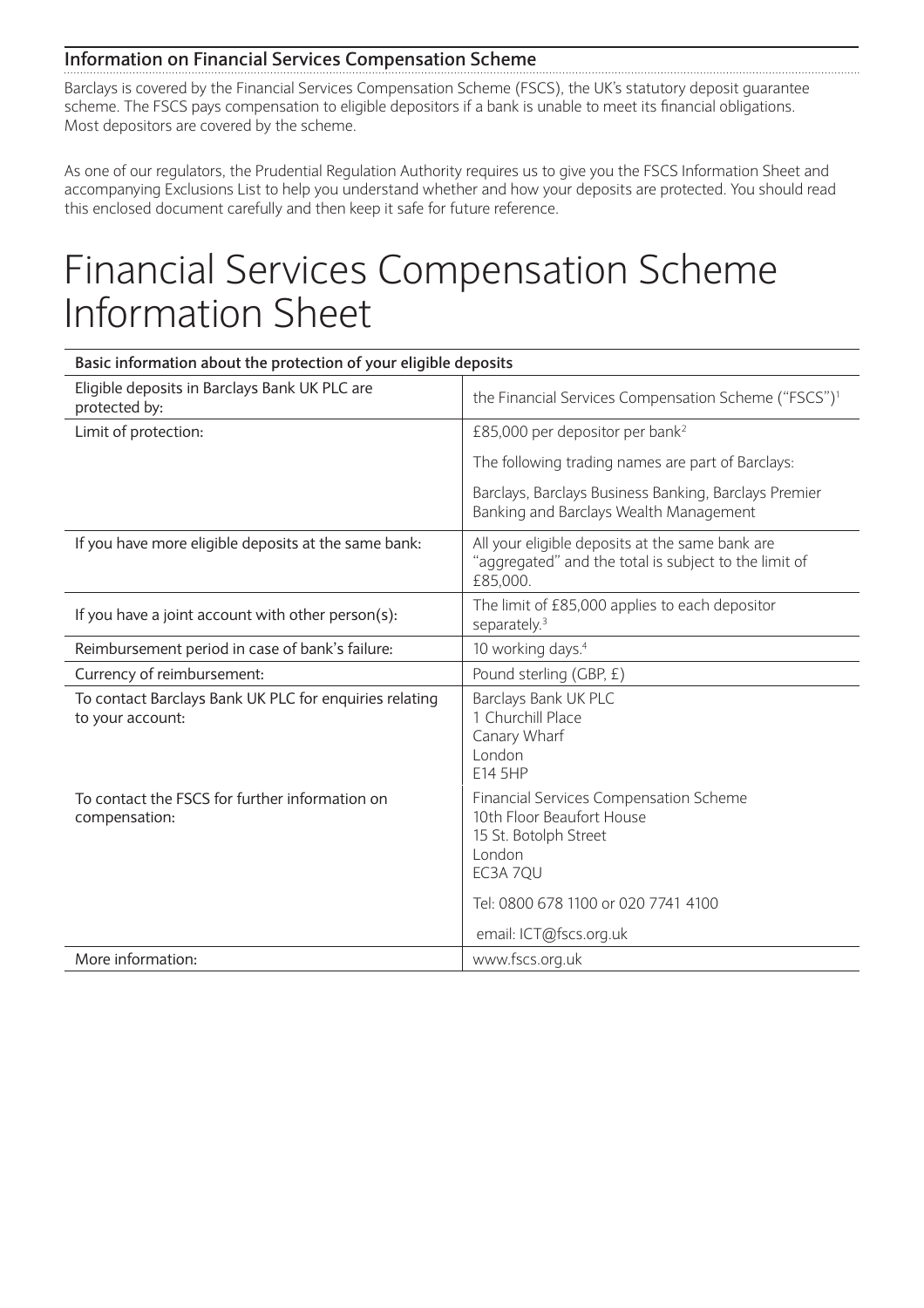## **Additional information**

#### **1 Scheme responsible for the protection of your eligible deposit**

YYour eligible deposit is covered by a statutory Deposit Guarantee Scheme. If insolvency of your bank, building society or credit union should occur, your eligible deposits would be repaid up to £85,000 by the Deposit Guarantee Scheme.

#### **2 General limit of protection**

If a covered deposit is unavailable because a bank, building society or credit union is unable to meet its financial obligations, depositors are repaid by a Deposit Guarantee Scheme. This repayment covers at maximum £85,000 per bank, building society or credit union. This means that all eligible deposits at the same bank, building society or credit union are added up in order to determine the coverage level. If, for instance, a depositor holds a savings account with £80,000 and a current account with £20,000, he or she will only be repaid £85,000.

This method will also be applied if a bank, building society or credit union operates under different trading names. Barclays Bank UK PLC also trades under Barclays, Barclays Business Banking, Barclays Premier Banking and Barclays Wealth Management.

This means that all eligible deposits with one or more of these trading names are in total covered up to £85,000.

In some cases eligible deposits which are categorised as "temporary high balances" are protected above £85,000 for six months after the amount has been credited or from the moment when such eligible deposits become legally transferable. These are eligible deposits connected with certain events including:

- (a) certain transactions relating to the depositor's current or prospective only or main residence or dwelling;
- (b) a death, or the depositor's marriage or civil partnership, divorce, retirement, dismissal, redundancy or invalidity;
- (c) the payment to the depositor of insurance benefits or compensation for criminal injuries or wrongful conviction.

More information can be obtained under **www.fscs.org.uk**

#### **3 Limit of protection for joint accounts**

In case of joint accounts, the limit of £85,000 applies to each depositor. However, eligible deposits in an account to which two or more persons are entitled as members of a business partnership, association or grouping of a similar nature, without legal personality, are aggregated and treated as if made by a single depositor for the purpose of calculating the limit of £85,000.

#### **4 Reimbursement**

The responsible Deposit Guarantee Scheme is the Financial Services Compensation Scheme, 10th Floor Beaufort House, 15 St Botolph Street, London EC3A 7QU, Tel: 0800 678 1100 or 020 7741 4100, email: ICT@fscs.org.uk. It will repay your eligible deposits (up to £85,000) within ten working days from 1 January 2021 to 31 December 2023; and within seven working days from 1 January 2024 onwards, save where specific exceptions apply.

Where the FSCS cannot make the repayable amount available within 7 working days, it will, from 1 June 2016 until 31 December 2023, ensure that you have access to an appropriate amount of your covered deposits to cover the cost of living (in the case of a depositor which is an individual) or to cover necessary business expenses or operating costs (in the case of a depositor which is not an individual or a large company) within 5 working days of a request.

If you have not been repaid within these deadlines, you should contact the Deposit Guarantee Scheme since the time to claim reimbursement may be barred after a certain time limit. Further information can be obtained under **www.fscs.org.uk**

#### **Other important information**

In general, all retail depositors and businesses are covered by Deposit Guarantee Schemes. Exceptions for certain deposits are stated on the website of the responsible Deposit Guarantee Scheme. Your bank, building society or credit union will also inform you of any exclusions from protection which may apply. If deposits are eligible, the bank, building society or credit union shall also confirm this on the statement of account.